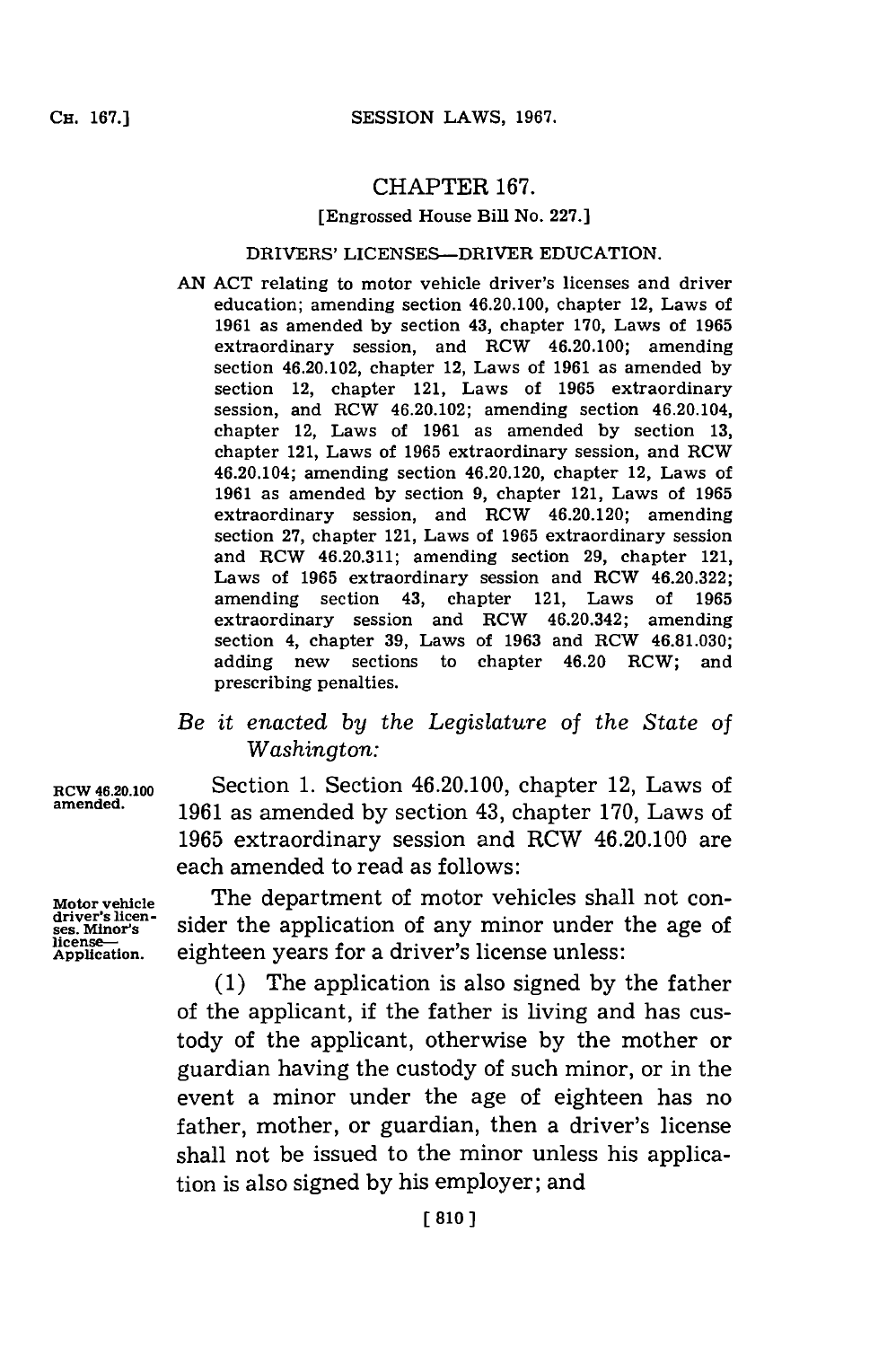(2) The minor has satisfactorily completed a driver education course, conducted **by** a recognized secondary school, that meets the standards established **by** the Office of the State Superintendent of Public Instruction or the minor has satisfactorily completed a driver education course, conducted **by** a commercial driving instruction enterprise, that meets the standards established **by** the Office of the Superintendent of Public Instruction and is officially approved **by** that office on an annual basis: *Provided, however,* That until July **1, 1969** the director may upon a showing that a driver education course was not available to the minor waive said requirement if the minor shows to the satisfaction of the department that he has the ability to operate a motor vehicle in such a manner as not to jeopardize the safety of persons or property.

Sec. 2. Section 46.20.102, chapter 12, Laws of 1961 RCW 46.20.102 as amended by section 12, chapter 121, Laws of 1965 extraordinary session, and RCW 46.20.102 are each amended to read as follows:

The juvenile driver's license, minor driver's li- Driver's licen-<br>see, and adult driver's license as provided for in guishing. cense, and adult driver's license as provided for in this chapter shall each be distinguishable in color or design.

Sec. **3.** Section 46.20.104, chapter 12, Laws of **1961** as amended **by** section **13,** chapter 121, Laws of **1965** extraordinary session, and RCW 46.20.104 are each amended to read as follows:

A minor attaining the age of twenty-one years Reissue, new<br>or to the expiration date of his driver's license or No fee. prior to the expiration date of his driver's license or a juvenile attaining the age of eighteen prior to the expiration date of his driver's license may upon proper application to the licensing agent have issued to him without fee a substitute license of the type issued to persons who are the licensee's age.

**RCW 46.20.104 amended.**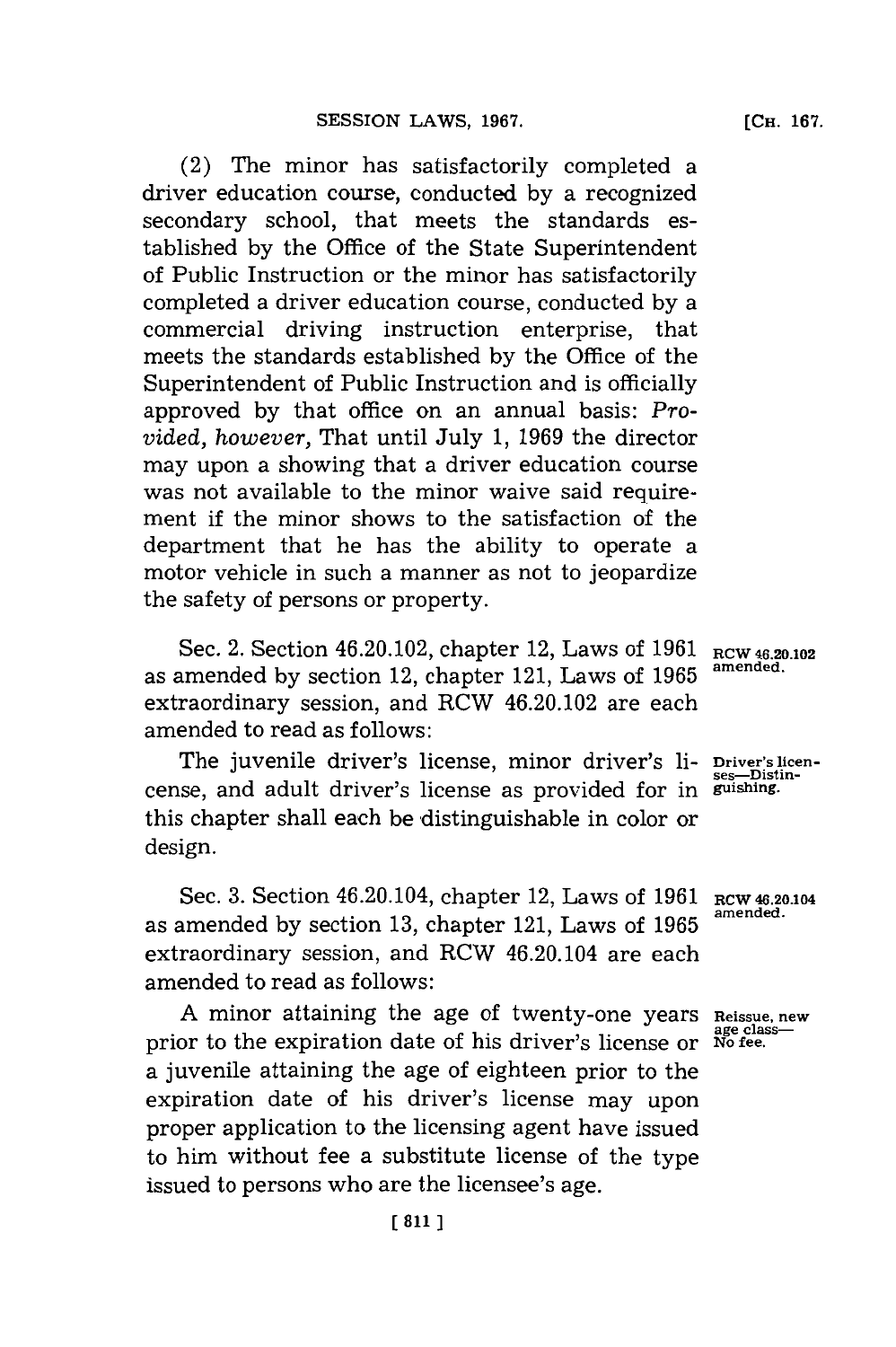**CH. 167.]**

amende.0.2 Sec. 4. Section 46.20.120, chapter 12, Laws of **1961** as amended **by** section **9,** chapter 121, Laws of **1965** extraordinary session, and RCW 46.20.120 are each amended to read as follows:

driver's<br>driver's<br>license—Ex-<br>amination—<br>Waiver—Fee.

Applicants **No new driver's license shall be issued and no**<br>for new or **previously** issued license shall be renewed until the **for new or renewal of** previously issued license shall be renewed until the applicant therefor has successfully passed a driver licensing examination: *Provided*, That the department may waive all or any part of the examination of any person applying for the renewal of a driver's license or the issuance of a minor driver's license when the applicant previously held a juvenile driver's license or the issuance of an adult driver's license when the applicant previously held a minor driver's license issued under the laws of this state, except when the department determines that an applicant for a driver's license is not qualified to hold a driver's license under this title. For a new license examination a fee of two dollars shall be paid **by** each applicant, in addition to the fee charged for issuance of his license. **A** new license shall be one issued to a driver who has not been previously licensed in this state or to a driver whose last previous Washington license has expired.

> Any person who is without the state at the time his driver's license expires or who is unable to renew his license due to any incapacity may renew the license within sixty days after his return to this state or within sixty days after the termination of any such incapacity without the payment of a new license examination fee. In such case the department may waive all or any part of the examination as in the case of renewal of driver licenses.

> The department shall provide for giving examinations at places and times reasonably available to the people of this state.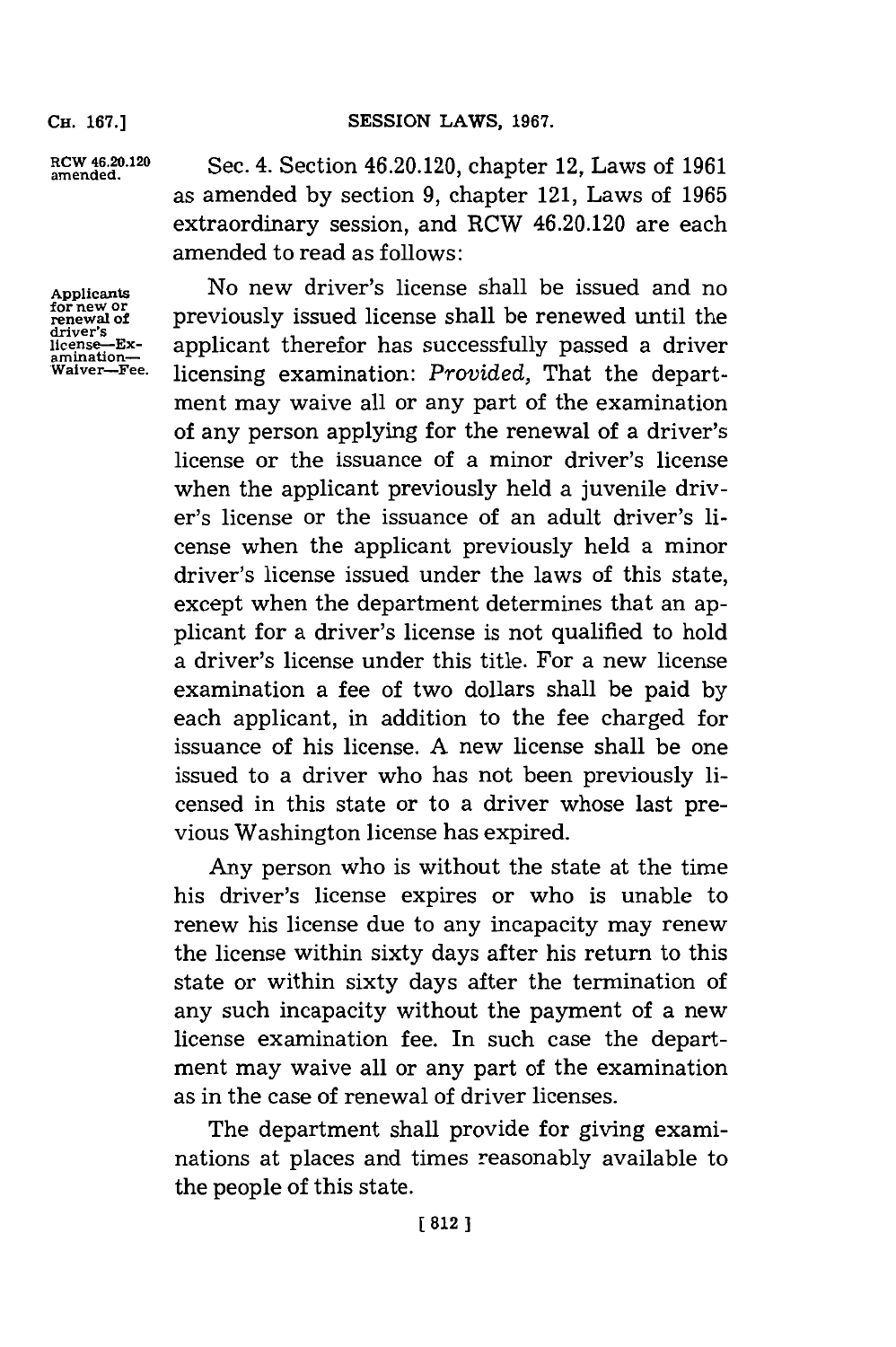Sec. **5.** Section **27,** chapter 121, Laws of **1965** extraordinary session and RCW 46.20.311 are each amended to read as follows:

**(1)** The department shall not suspend a driver's **Duration of** license or privilege to drive a motor vehicle on the public highways for a fixed period of more than one year, except as permitted under RCW 46.20.342. Whenever the license of any person is suspended **by** reason of a conviction or pursuant to RCW 46.20.291, such suspension shall remain in effect and the department shall not issue to such person any new or renewal of license until such person shall give and thereafter maintain proof of financial responsibility for the future as provided in chapter 46.29 RCW.

(2) Any person whose license or privilege to drive a motor vehicle on the public highways has been revoked shall not be entitled to have such license or privilege renewed or restored unless the revocation was for a cause which has been removed, except that after the expiration of one year from the date on which the revoked license was surrendered to and received **by** the department, such person may make application for a new license as provided **by** law, but the department shall not then issue a new license unless it is satisfied after investigation of the driving ability of such person that it will be safe to grant the privilege of driving a motor vehicle on the public highways, and until such person shall give and thereafter maintain proof of financial responsibility for the future as provided in chapter 46.29 RCW.

Sec. **6.** Section **29,** chapter 121, Laws of **1965** extraordinary session and RCW 46.20.322 are each amended to read as follows:

**(1)** Whenever the department proposes to suspend or revoke the driving privilege of any person or proposes to impose terms of probation on his

**RCW 46.20.322 amended.**

**Driver improvement interview-Notice.**

**RCW 46.20.311 amended.**

**suspension-Conditions for reissuance or renewal.**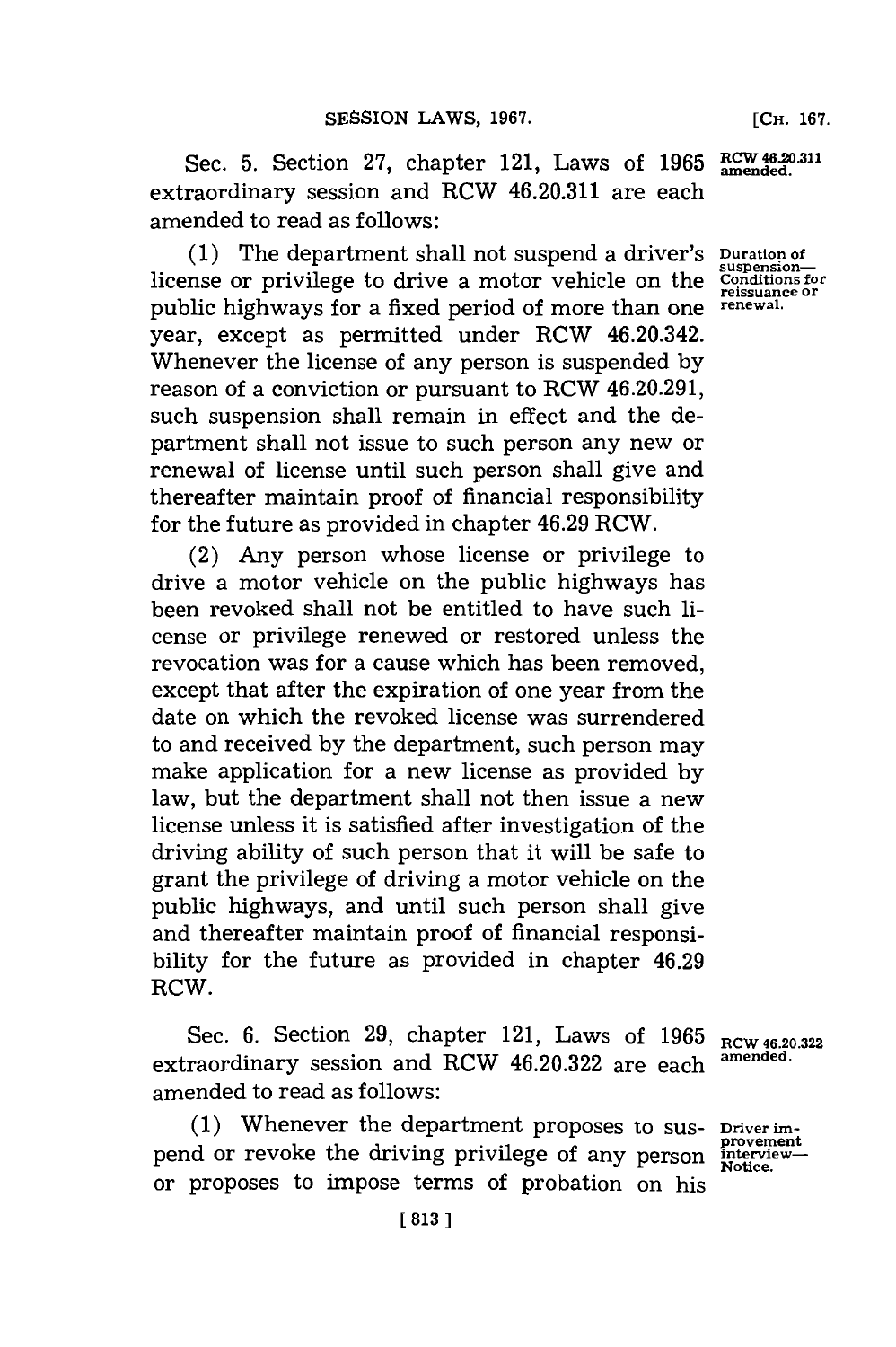#### Cii. **67.]SESSION** LAWS, **1967.**

**CH. 167.]**

**Driver improvement interview-Appea1rance of juvenile's paens or guardian.**

driving privilege or proposes to refuse to renew a driver's license, notice and an opportunity for a driver improvement interview shall be given before taking such action, except as provided in RCW 46.20.324 and **46.20.325.**

(2) Whenever the department proposes to suspend, revoke, restrict or condition a juvenile driver's driving privilege the department may require the appearance of the juvenile's legal guardian or father if the father is living and has custody, otherwise the mother or guardian having custody of the minor.

license sus-<br>pended or

ROW **46.20.342** Sec. **7.** Section 43, chapter 121, Laws of **1965** extraordinary session and RCW  $46.20.342$  are each amended to read as follows:

**Driving while (1)** Any person who drives a motor vehicle on ncense sustainable or **any public highway of this state at a time when his** revoked— Penalty--<br>Extention of **privilege** so to do is suspended or revoked shall be **period,** guilty of a misdemeanor and upon conviction shall be punished **by** imprisonment for not less than ten days nor more than six months and there may be imposed in addition thereto a fine of not more than five hundred dollars.

> (2) The department upon receiving a record of conviction of any person or upon receiving an order **by** any juvenile court or any duly authorized court officer of the conviction of any juvenile under this section upon a charge of driving a vehicle while the license of such person is under suspension shall extend the period of such suspension for an additional like period and if the conviction was upon a charge of driving while a license was revoked the department shall not issue a new license for an additional period of one year from and after the date such person would otherwise have been entitled to apply for a new license.

**NOTE: See also section 52, chapter 145, Laws of 1967 ex. sess.**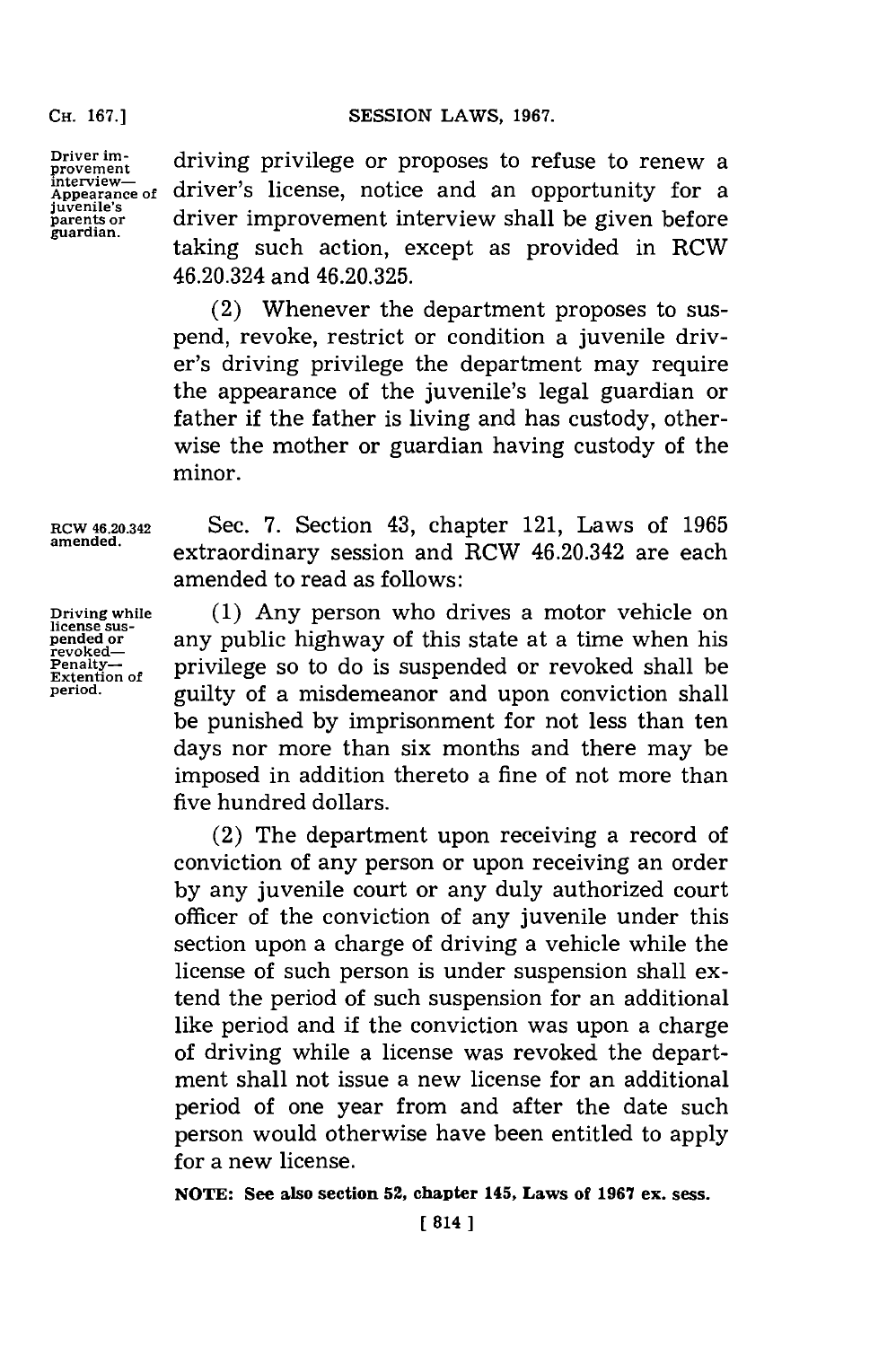Sec. 8. There is added to chapter 46.20 RCW a New section. new section to read as follows:

For the purpose of chapter 46.20 RCW the term Adult driver's "adult driver's license" shall mean the driver's 1i- **fined.** cense which shall be issued only to persons twentyone years of age or older; "minor driver's license" shall mean the driver's license which shall be issued only to persons eighteen years of age or older and under twenty-one years of age; and "juvenile driver's license" shall mean the driver's license which shall be issued only to persons sixteen years of age or older and under eighteen years of age but shall not mean a juvenile agricultural driving permit as provided for in RCW 46.20.070. "Driver's license" shall include an "adult driver's license", a "minor driver's license" and a "juvenile driver's license"

Sec. **9.** There is added to chapter 46.20 RCW a **New section.** new section to read as follows:

The department may suspend, revoke, restrict or **Suspension,** condition any juvenile driver's license upon a showing of its records that the juvenile licensee has been **er's license.** found **by** a juvenile court, chief probation officer or any other duly authorized officer of a juvenile court to have committed any offense or offenses which under Title 46 constitutes grounds for said action.

Sec. 10. There is added to chapter 46.20 RCW a New section. new section to read as follows:

The department is authorized to provide juvenile **Supplying** courts with the department's record of traffic of juveniles to charges compiled under RCW 46.52.100 and 13.04.120, against any juvenile upon the request of any state juvenile court or duly authorized officer of any juvenile court of this state. Further, the department is authorized to provide any juvenile court with any requested service which the department can reasonably perform which is not inconsistent with its legal authority which substantially aids

**revocation or** restriction of<br>juvenile driv-

**driving record**